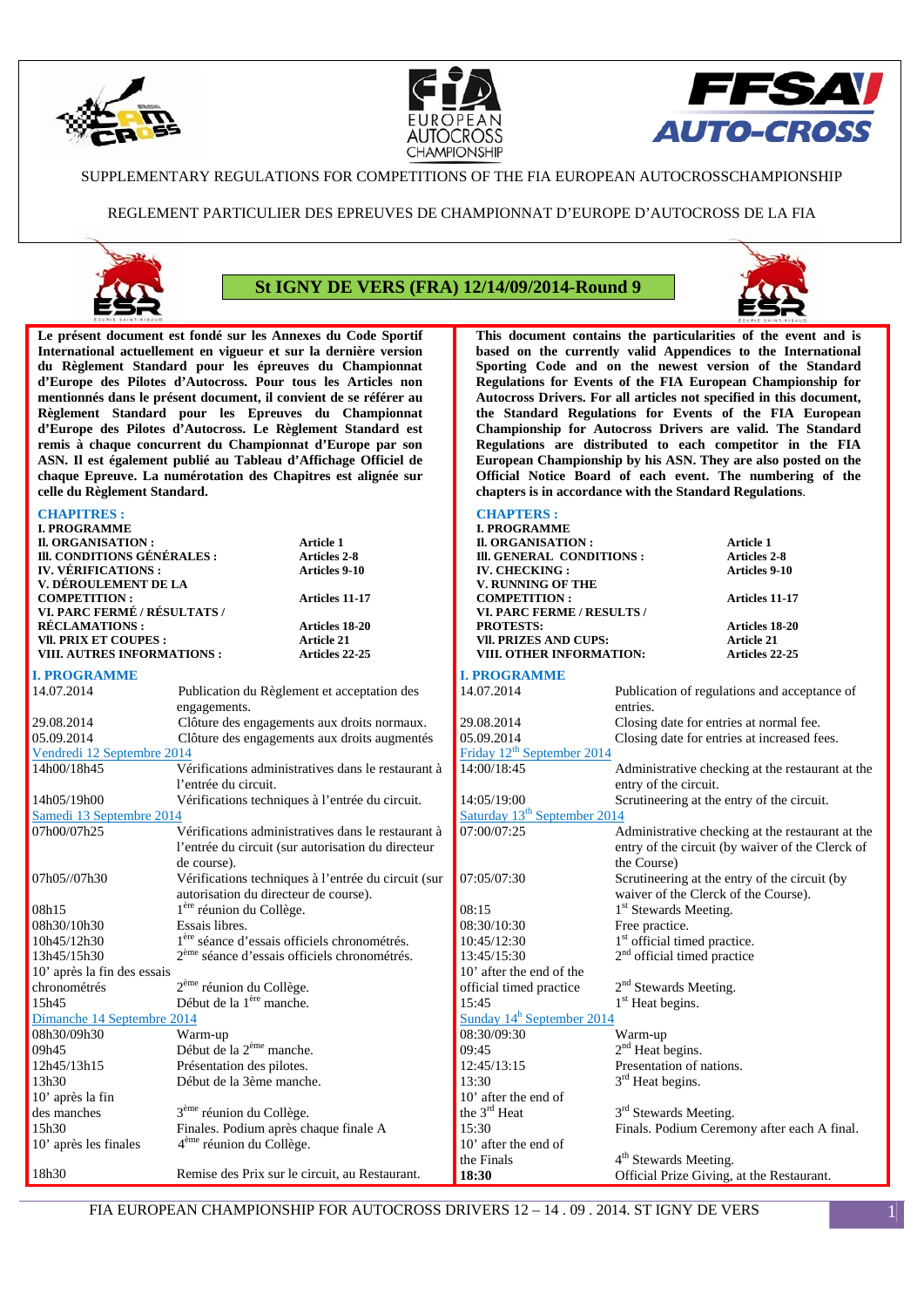# **II. ORGANISATION**

**1.1** L'Association Sportive Automobile CamCross organise avec le concours de l'Ecurie St Rigaud une Compétition comptant pour les Championnats d'Europe d'Autocross de la FIA conformément au Code (Annexes comprises), aux Règlements d'Autocross de la FIA, aux Prescriptions Générales pour les Championnats, ainsi qu'au présent Règlement (et à tout autre Règlement pouvant être publié par les organisateurs).

| 1.2 Comité d'Organisation<br>President:<br>Mr Besson Ludovic<br>Membres:<br>Mr Jolivet Cyril<br>Mr Besson Damien<br>Mr Febyre Jérome<br>Mr Besson Dominique                                                                                                                                                                                                                                                                                                       |                                                                                                                                                                                                                                                                                                                                                                                                                                                                             | <b>1.2 Organising Committe</b><br>President:<br>Mr Be<br>Members:<br>Mr Jo<br>Mr Be<br>$MrF$ e<br>Mr Be                                                                                                                                                                                  |
|-------------------------------------------------------------------------------------------------------------------------------------------------------------------------------------------------------------------------------------------------------------------------------------------------------------------------------------------------------------------------------------------------------------------------------------------------------------------|-----------------------------------------------------------------------------------------------------------------------------------------------------------------------------------------------------------------------------------------------------------------------------------------------------------------------------------------------------------------------------------------------------------------------------------------------------------------------------|------------------------------------------------------------------------------------------------------------------------------------------------------------------------------------------------------------------------------------------------------------------------------------------|
| Secrétariat :<br><b>ASA CamCross</b><br>Les hayes 69790 St Igny de Vers<br>e-mail: asacamcross@wanadoo.fr<br>Site Web: www.saintigny-autocross.com                                                                                                                                                                                                                                                                                                                | Tél: +33 (0)4 74 04 56 74 / Fax: +33 (0)8 26 99 49 20                                                                                                                                                                                                                                                                                                                                                                                                                       | Secretariat:<br><b>ASA CamC</b><br>Les hayes 6<br>Tél: $+33(0)$<br>e-mail: asa<br>Website: w                                                                                                                                                                                             |
| <b>1.3 Officiels</b><br>- Président du collège :<br>- Membres du collège :<br>- Observateur de la FIA :<br>- Délégué Technique de la FIA :<br>- Directeur de Course :<br>- Secrétaire du Collège :<br>- Directeurs de Course Adjoints :                                                                                                                                                                                                                           | Mr LASURE Andy (BEL)<br>Mr GRENANDER<br>Bengt-Göran (SWE)<br>Mr KREMPFF Jean-Marie (FRA)<br>Mr SLOTBOOM André (NLD)<br>Mr SPEER Lutz (DEU)<br>Mr GUILLOU Yves (FRA)<br>Mme MAILLARD Yannick (FRA)<br>Mr AGOSTINIS Philippe (FRA)<br>Mr RAINAUD Christian (FRA)<br>Mr HERBEUVAL René (FRA)<br>Mme GUILLOU Yveline (FRA)<br>Mr BARRE Alain (FRA)                                                                                                                              | <b>1.3 Officials</b><br>- Chairman of the Steward<br>- Stewards :<br>- FIA Observer :<br>- FIA Technical delegate :<br>- Clerk of the course :<br>- Secretary to the Stewards<br>- Assistant Clerk of the Co                                                                             |
| - Secrétaire Général de l'Épreuve :<br>- Commissaire Technique Responsable :<br>- Chronométreur Responsable :<br>- Responsable de la mise en place de la sécurité :<br>- Médecin chef :<br>- Chargé des Relations avec les Concurrents :<br>- Responsable de la Presse :<br>- Juges de faits pour :- la ligne de départ<br>- les faux départs<br>- l'arrivée                                                                                                      | Mr BOULAY Dany (FRA)<br>Mr CHAIX Gérard (FRA)<br>Mr NERAUDEAU Loïc (FRA)<br>Mr GAASCH Patrice (FRA)<br>Mr FEBVRE Jérôme (FRA)<br>Mr ROUSSEL Eric (FRA)<br>(20032475895965) Mr PEETERS Ludo (BEL)<br>Mr SCHUBLER Pierre (FRA)<br>Mr FAYARD Roland (FRA)<br>Mme BRETAR Hélène (FRA)<br>Mme BESSON Sylvia (FRA)<br>Mr COLOMB Patrick (FRA)<br>Mr RECH Marc (FRA)<br>Mr CHAYMOL Georges (FRA)<br>Mr GOUDARD Alain (FRA)<br>Mr LAVILLE Olivier (FRA)<br>Mr BRETAR Jean-Luc (FRA) | - General Secretary of the<br>- Chief Scrutineer:<br>- Chief Timekeeper:<br>- Safety Officer:<br>- Chief Medical Officer:<br>- Drivers' Liaison Officer:<br>$($ 0 0 0 0 0 3 2 $\epsilon$<br>- Press Officer<br>- Judges:                                                                 |
| 1.4 Tableau d'Affichage Officiel<br>Le tableau d'affichage est situé à l'entrée de la pré-grille, au niveau du<br>restaurant.<br><b>III. CONDITIONS GÉNÉRALES</b><br>2. GÉNÉRALITÉS<br>2.1 Cette Épreuve compte pour :<br>- Les Championnats d'Europe d'Autocross de la FIA 2014<br>- La Coupe des Nations 2014 d'Autocross de la FIA<br>- La Coupe FIA 2014 pour JuniorBuggy<br>- Le Championnat de France Autocross Maxi Tourisme, Buggy 1600 et<br>Super Buggy |                                                                                                                                                                                                                                                                                                                                                                                                                                                                             | <b>1.4 Official Notice Board</b><br>Official Notice Board will<br>restaurant.<br><b>III. GENERAL CONDIT</b><br>2. GENERAL<br>2.1 This Event will count 1<br>- The 2014 FIA European<br>- The 2014 FIA Autocross<br>- The 2014 FIA Cup for Ju<br>- French Championship Au<br><b>Buggy</b> |

## **II. ORGANISATION**

**1.1** The ASA Cam Cross, jointly with the Ecurie St Rigaud organises a Competition counting towards the FIA European Autocross Championships for, ine run in accordance with the Code (and its Appendices) of the FIA, the FIA Regulations for Autocross, the General Prescriptions for the Championship and these Regulations (and any other Regulations which may be issued in writing by the organisers).

| Members:<br>Mr Jolivet Cyril                        | Mr Besson Ludovic                                                                       |
|-----------------------------------------------------|-----------------------------------------------------------------------------------------|
|                                                     | Mr Besson Damien                                                                        |
| Mr Febvre Jérome                                    |                                                                                         |
|                                                     | Mr Besson Dominique                                                                     |
| <b>ASA CamCross</b><br>Secretariat:                 |                                                                                         |
|                                                     | Les hayes 69790 St Igny de Vers                                                         |
|                                                     | Tél: +33 (0)4 74 04 56 74 / Fax: +33 (0)8 26 99 49 20<br>e-mail: asacamcross@wanadoo.fr |
|                                                     | Website: www.saintigny-autocross.com                                                    |
|                                                     |                                                                                         |
| <b>1.3 Officials</b><br>- Chairman of the Stewards: |                                                                                         |
| - Stewards :                                        | Mr LASURE Andy (BEL)<br>Mr GRENANDER                                                    |
|                                                     | Bengt-Göran (SWE)                                                                       |
|                                                     | Mr KREMPFF Jean-Marie (FRA)                                                             |
| - FIA Observer :                                    | Mr SLOTBOOM André (NLD)                                                                 |
| - FIA Technical delegate :                          | Mr SPEER Lutz (DEU)                                                                     |
| - Clerk of the course :                             | Mr GUILLOU Yves (FRA)                                                                   |
| - Secretary to the Stewards:                        | Mrs MAILLARD Yannick (FRA)                                                              |
| - Assistant Clerk of the Course:                    | Mr AGOSTINIS Philippe (FRA)                                                             |
|                                                     | Mr RAINAUD Christian (FRA)                                                              |
|                                                     | Mr HERBEUVAL René (FRA)                                                                 |
|                                                     | Mrs GUILLOU Yveline (FRA)                                                               |
|                                                     | Mr BARRE Alain (FRA)                                                                    |
|                                                     | Mr BOULAY Dany (FRA)                                                                    |
| - General Secretary of the meeting :                | Mr CHAIX Gerard (FRA))                                                                  |
| - Chief Scrutineer:                                 |                                                                                         |
|                                                     | Mr NERAUDEAU Loïc (FRA)                                                                 |
| - Chief Timekeeper:                                 | Mr GAASCH Patrice (FRA)                                                                 |
| - Safety Officer:                                   |                                                                                         |
|                                                     | Mr FEBVRE Jerome (FRA)                                                                  |
| - Chief Medical Officer:                            | Mr ROUSSEL Eric (FRA)                                                                   |
| - Drivers' Liaison Officer:                         |                                                                                         |
|                                                     | (20032475895965) Mr PEETERS Ludo (BEL)                                                  |
|                                                     | Mr SCHUBLER Pierre (FRA)                                                                |
|                                                     | Mr FAYARD Roland (FRA)                                                                  |
|                                                     | Mrs BRETAR Hélène (FRA)                                                                 |
| - Press Officer                                     | Mrs BESSON Sylvia (FRA)                                                                 |
| - Judges:                                           | -Startline                                                                              |
|                                                     | Mr COLOMB Patrick (FRA)                                                                 |
|                                                     | - False Start                                                                           |
|                                                     | Mr RECH Marc (FRA)                                                                      |
|                                                     | Mr CHAYMOL Georges (FRA)                                                                |
|                                                     | Mr GOUDARD Alain (FRA)                                                                  |
|                                                     | Mr LAVILLE Olivier (FRA)                                                                |
|                                                     | - Finish                                                                                |
|                                                     | Mr BRETAR Jean-Luc (FRA)                                                                |
| <b>1.4 Official Notice Board</b>                    | Official Notice Board will be located at the entry of the circuit, near the             |
|                                                     |                                                                                         |
| restaurant.<br><b>III. GENERAL CONDITIONS</b>       |                                                                                         |
| 2. GENERAL                                          |                                                                                         |

- Nations Cup  $\text{uniorBuggy}$
- utocross Maxi Tourisme, Buggy 1600 and Super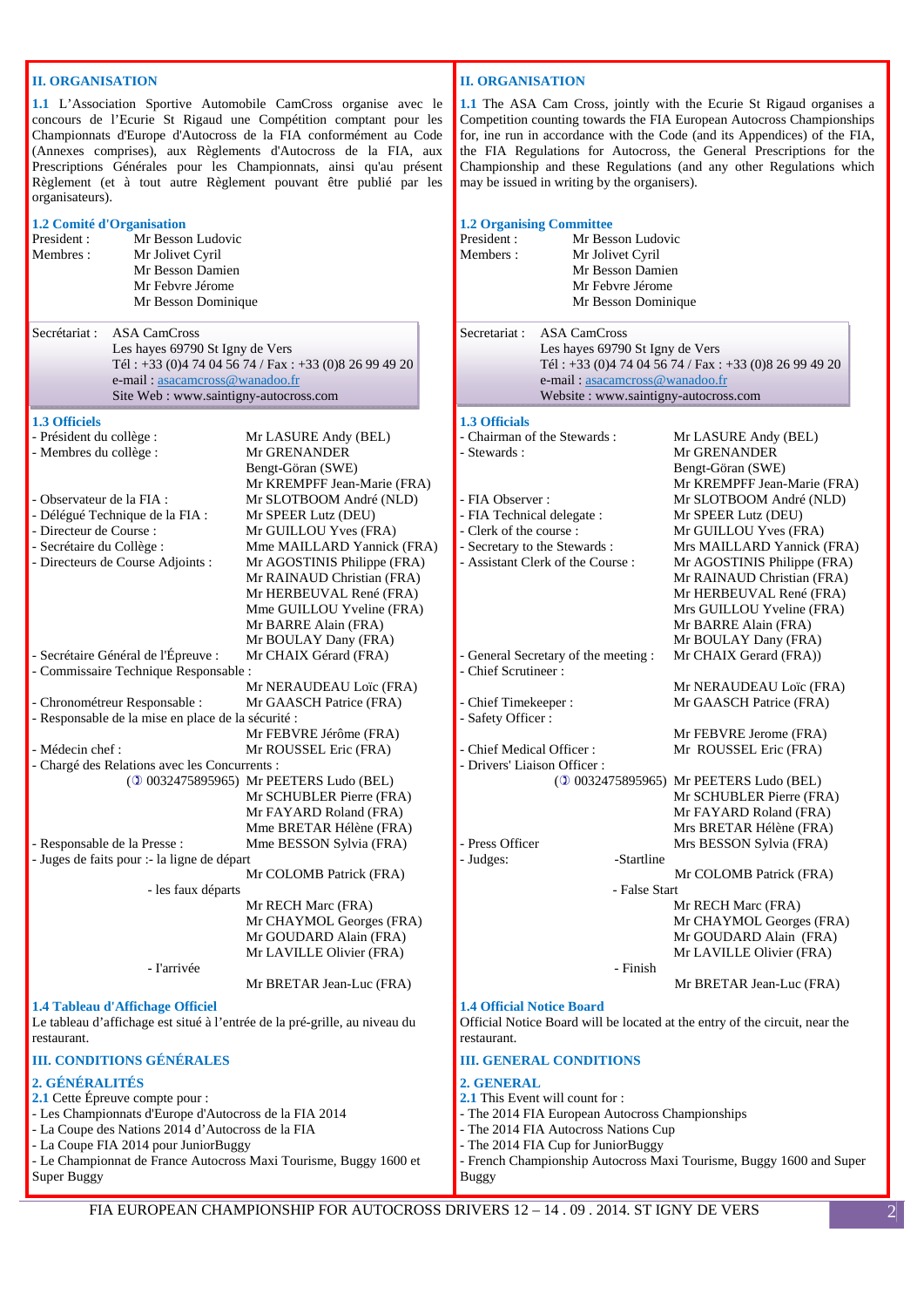### **3. DESCRIPTION DU CIRCUIT**

Lieu : St Igny de Vers au lieu dit « La Brosse » Téléphone : +33 (0)4 74 04 57 98 Longueur : 882 m Largeur au départ : 16,5 m Largeur maximum : 26 m Largeur minimum : 12 m Emplacement : 40 km au Nord de Belleville/Saône (Sortie Autoroute). 45 km à l'Ouest de Macon Sud (Sortie Autoroute). Point GPS : N : 46.23816°

E : 004.43202°

### **5. DEMANDES D'ENGAGEMENTS – ENGAGEMENTS**

**5.1** Toute personne désirant participer à la Compétition doit envoyer la demande ci-jointe dûment remplie au secrétariat à :

### **ASA Cam Cross Le Bourg 69790 St Igny de Vers fax : +33 (0)8 26 99 49 20**

#### **e-mail : asacamcross@wanadoo.fr Avant le 29.08.2014 ou le 05.09.2014 (2ème date de cloture)**

### **5.2 Information**

La réservation des places dans le paddock sera mise en place à partir du 01.09.2014 sur le site www.saintigny-autocross.com.

**5.8** Le nombre maximum d'engagés sera de 160.

Le nombre maximum d'engagés pour la course annexe est de 30 en Maxi Tourisme.

#### **6. DROITS D'ENGAGEMENT**

**6.1** Le montant des droits d'engagement est de :

a) 1ère date de clôture des engagements : le 29.08.2014

150 €(droit 100 € + 50 € frais de paddock – tout inclus)

b) 2ème date de clôture des engagements : le 05.09.2014

250 €(droit 200 € + 50 € frais de paddock – tout inclus)

#### **Le montant des droits d'engagement devra être payé avant le 05.09.2014 au compte bancaire Banque CREDIT AGRICOLE code IBAN FR76 1780 6003 2313 1267 1400 022 BIC AGRIFRPP878**

#### **Pensez à indiquer le nom du pilote lors du virement.**

**6.2** Des droits supplémentaires fixés à 150 € pourront être exigés d'un concurrent refusant d'arborer la publicité de l'annonceur de l'organisateur. **6.3** Les droits d'engagement ne seront remboursés que :

a) dans le cas d'un refus d'engagement

b) au cas où la compétition n'aurait pas lieu

c) si le Concurrent déclare forfait avant le lundi précédant la Compétition. Si le forfait est annoncé entre ce lundi et l'ouverture des vérifications administratives, seuls 50% des droits d'engagements seront remboursés.

#### **7. ASSURANCES**

L'ASA Cam Cross a conclu un contrat d'assurance avec la société Liberty Mutual Insurance. L'engagement comprend l'assurance pour la réparation des dommages corporels autres que ceux relevant de la Responsabilité Civile automobile, à hauteur de 6 100 000  $\in$ 

#### **IV. VÉRIFICATIONS**

#### **10. VÉRIFICATIONS TECHNIQUES**

**10.2 Bruit** 

Pour toutes les voitures est imposée une limite de 100 dB.

### **V. DÉROULEMENT DE L'ÉPREUVE**

**12.1** Des essais libres, de même que deux séances d'essais qualificatifs, l'une organisée dans l'ordre des numéros, l'autre en ordre inverse, sont obligatoires dans chaque division. **La séance d'essais libres sera disputée**  Division. **The Free Practice session will be run over 4 laps minimum. sur 4 Tours minimum.** 

Chaque séance d'essais qualificatifs comporte un maximum d'**1 voiture tous les 120m sur la piste**. Elle est arrêtée **4 tours** après l'entrée de la première voiture sur la piste mais seuls les temps à partir du deuxième tour comptent. Le meilleur temps au tour à l'issue de toutes les séances d'essais qualificatifs détermine la place des pilotes au départ de la première manche. En cas d'égalité, le deuxième meilleur. temps au tour des pilotes ex aequo permet de déterminer leur place sur la grille de départ. Chaque pilote doit parcourir au minimum un tour durant les essais.

### **3. DESCRIPTION OF THE CIRCUIT**

Place : St Igny de Vers with the place known as « La Brosse » Tel : +33 (0)4 74 04 57 98 Length : 882 m Width of start : 16,5 m Maximum width : 26 m Minimum width : 12 m Location : 40 km north from Belleville/Saône (exit of motorway). 45 km west from Macon (exit of motorway). Point GPS : N : 46.23816° E : 004.43202°

#### **5. ENTRY FORMS – ENTRIES**

**5.1** Anybody wishing to take part in the Competition must send the attached entry form duly completed to the Secretariat at

**ASA Cam Cross Le Bourg 69790 St Igny de Vers fax : +33 (0)8 26 99 49 20 e-mail : asacamcross@wanadoo.fr**

**before the 29.08.2014 or 05.09.2014 (2nd closing date)** 

### **5.2 Information**

The system for booking of parking places in paddock will start on 01.09.2014 on website www.saintigny-autocross.com.

**5.8** The maximum number of entries will be 160.

The maximum number of entries for the support race will be 30 in Maxi Tourisme.

### **6. ENTRY FEES**

**6.1** The entry fee is:

a)  $1<sup>st</sup> closing date of entries : 29.08.2014$ 

150 €(Entry fee 100 € + 50 € paddock fee – all included)

b)  $2<sup>nd</sup> closing date of entries : 05.09.2014$ 

250 € (Entry fee 200 € + 50 € paddock fee – all included) **The Entry Fee must paid in advance before 05.09.2014to the following Bank Account CREDIT AGRICOLE** 

### **IBAN Code FR76 1780 6003 2313 1267 1400 022 BIC AGRIFRPP878**

**Remember to indicate the name of the driver during the transfer. 6.2** The additional fee for competitor who refuses to carry the organiser's sponsor's advertising : 150  $\in$ 

**6.3** Entry fees may be refunded only:

a) to candidates who are not accepted,

b) in the case of the Competition not taking place,

c) if the Competitor withdraws his entry no later than the Monday before the Competition. If the withdrawal is announced to the organiser between that Monday and the opening of the administrative checking, 50% only of the entry fee will be refunded.

#### **7. INSURANCE**

The ASA Cam Cross has contracted with the insurance company Liberty Mutual Insurance. The entry fee includes the insurance for the compensation for the body damages others that those concerning automobile Civil Liability, with height of 6.100.000  $\in$ 

#### **IV. CHECKING**

### **10. SCRUTINEERING**

**10.2 Noise**  For all cars, a limit of 100 dB is imposed.

#### **V. RUNNING OF THE EVENT**

**12.1** Free practice and two qualifying practice sessions, one organised in order of the numbers and the second in reverse order, are obligatory in each There must be no more than **1 car at each of 120m of the track** in each

qualifying session, which will last for **4 laps** from the entry of the first car onto the track, but only the times starting from the second lap will count.

The best lap time from all the qualifying practice sessions determines the starting positions for the first Heat. In the event of a tie, the next best lap time of the drivers who have tied determines the starting positions.

Each driver must complete at least one lap in practice. Should this not be the case, the driver may be allowed to start in the first qualifying Heat, at the discretion of the Stewards. Cars from different divisions will run separately.